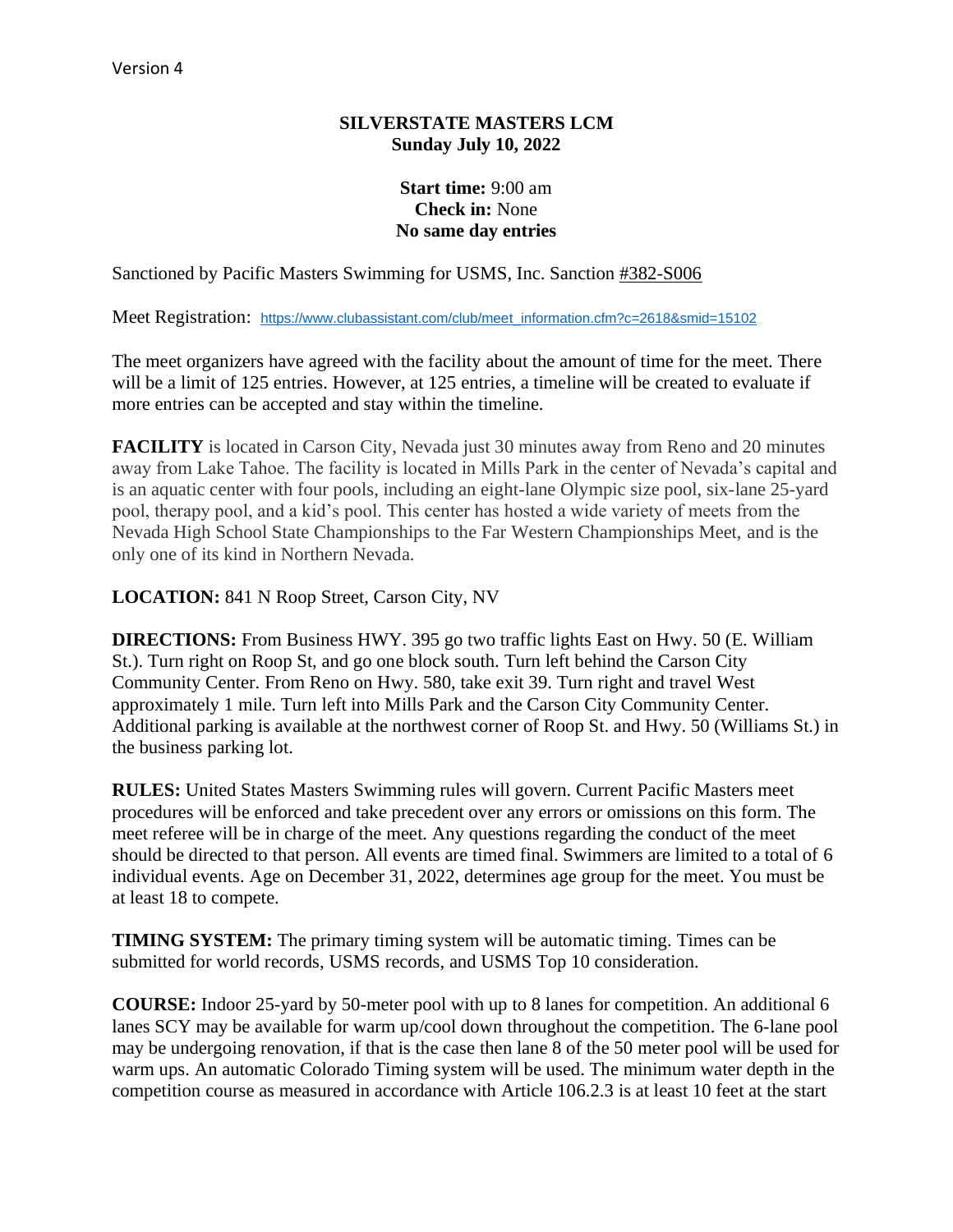end and 4 feet at the turn end. The length of the competition course without a bulkhead is in compliance and on file with USMS in accordance with articles 105.1.7 and 106.2.1. The copy of such certification is on file with US Masters Swimming. All events except events of 50 meters will start at the start end of the pool. The 50-meter events may start at the turn end.

**TIME:** Warmups begin at 8:00 am. Meet begins at 9:00 am.

**ENTRY LIMITS:** Maximum of 6 events per day. This meet is long course (LC) Meters. To convert SC years times to LC meters times, conversion tables can be found at swiminfo.com. No late or individual deck entries will be accepted.

## **ENTRIES: On-line registration -**

**[**[https://www.clubassistant.com/club/meet\\_information.cfm?c=2618&smid=15102](https://www.clubassistant.com/club/meet_information.cfm?c=2618&smid=15102)**]** The entry deadline is 4:59 p.m. Pacific Time on Friday, July 8, 2022. No Deck Entries.

**ENTRY FEES:** \$45.00 per swimmer flat fee. **NO REFUNDS:** All entry fees are nonrefundable in the event the swim is cancelled for any reason whatsoever, including but not limited to registered swimmer non participation, cancellation of the event at any time for any reason, or for any other reason not listed.

## **PARKING is free**.

**SEEDING:** All events are timed finals and will be deck seeded fastest to slowest by entered time. Men and women swim combined together.

**NO CHECK INS:** A pre seeded meet

**HOSPITALITY:** will be provided for all working officials at the meet.

**SNACK BAR:** Limited snack bar onsite. There is a Smith's grocery store within 2 blocks (west) and fast food and sit-down restaurants within a mile of the facility.

**COVID-19 NOTICE:** All local, city, county, and state COVID-19 safety mandates at the time of the meet will be strictly followed. This includes mandates on masks, gathering sizes/capacity limits, and spectators for events at the pool facility. If necessary, we will adjust the meet to adhere to these mandates per our Safety Plan.

## **CONTACT INFORMATION:**

**Meet Director:** John Pettibone [johnp@SierraNevadaMasters.org](mailto:johnp@SierraNevadaMasters.org) , 775-234-5612

**Meet Referee**: Michael Moore [michael@pacificmasters.org](mailto:michael@pacificmasters.org)

**Events**